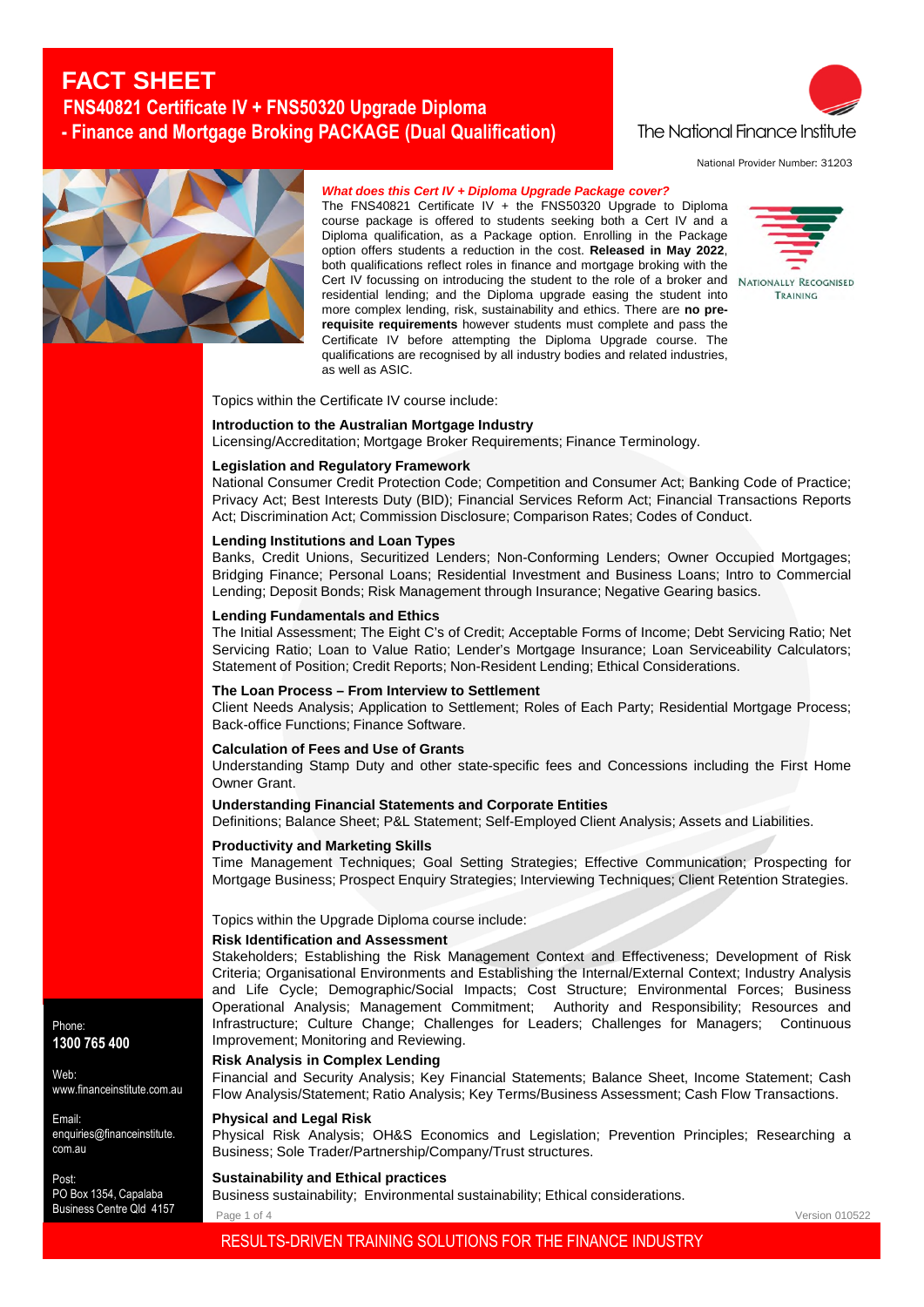## RESULTS-DRIVEN TRAINING SOLUTIONS FOR THE FINANCE INDUSTRY



National Provider Number: 31203

#### *Which Units of Competency are covered in these 2 qualifications?*

CERTIFICATE IV Units (12)

7 Core Units:

BSBPEF501 Manage personal and professional development

FNSCUS511 Develop and maintain professional relationships in financial services industry

FNSFMB411 Prepare loan applications on behalf clients

FNSFMB412 Identify client needs and present broking options

FNSFMK515 Comply with financial services regulation and industry codes of practice

FNSINC411 Conduct work according to professional practices in the financial services industry

FNSINC412 Apply and maintain knowledge of financial products and services

5 Pre-selected Elective Units:

FNSSAM411 Sell financial products and services

- BSBESB401 Research and develop business plans
- BSBOPS304 Deliver and monitor a service to customers

FNSFMB511 Implement credit contracts in preparation for settlement

FNSSAM403 Prospect for new clients

## UPGRADE DIPLOMA Units (7)

5 Core Units:

FNSFMB512 Identify and develop credit options for clients with special financial circumstances

FNSFMB513 Present broking options to client with special financial circumstances

FNSFMB514 Implement complex loan structures

FNSINC504 Apply ethical frameworks and principles to make and act upon decisions

- FNSRSK511 Undertake risk identification
- 2 Pre-selected Elective Units: FNSRSK512 Assess risks

BSBSUS511 Develop workplace policies and procedures for sustainability

#### *How much does this Cert IV + Upgrade Diploma Package cost?*

Workshop study mode - \$2,140 per student

Distance education study mode - \$1540 per student

Online e-learning study mode - \$1240 per student

RPL (for applicants with residential and complex lending experience only) - \$895 per student

Study costs are fully inclusive of course material, assessment and Certificate delivery. There is no GST component for Study modes. Discounts are available for group bookings. A pay-by-the-month option exists for an additional \$40 fee (form on our website under Forms).

#### *Are any subsidies available to assist with payment?*

The courses have been approved by Centrelink for those applying for Services Australia Youth Allowance, Austudy Payment, Pensioner Education or other schemes. Applicants should contact Centrelink directly to enquire into their eligibility. NFI does not directly participate in VET fee help or other government subsidy arrangements.

#### *Are the courses nationally recognised?*

Yes, the courses have been mapped against the Australian Quality Training Framework and are delivered by The National Finance Institute as an RTO # 31203.

## *What are the entry requirements?*

There are no prior entry requirements or prior qualifications required to commence this package option however trainees must have high-school level English language and numerical understanding along with basic computer literacy.

## *What materials/equipment do I need?*

Access to the internet is essential in order for assessment tasks to be completed. If attending a face-to-face workshop, the course manuals will be supplied at the workshop. If attending a Zoom workshop, the course manual will be mailed ahead of the workshop commencement. No other text books are required to be purchased. When participating in a Zoom workshop, a webcam and speaker set up is required to allow all students to be visible and to be able to hear and ask questions during the remote workshop. An instruction link for using Zoom is provided ahead of workshop attendance for those who may not have used Zoom before.

#### *How long will it take to complete?*

Whether attending a workshop or study by online/distance learning, 6 months is allowed to complete the Certificate IV course plus an additional 6 months to complete the Upgrade Diploma course. As students work through the courses' assessments at their own pace, it may be possible to finish the courses more quickly. If enrolled in both courses, all students must finish the Certificate IV assessments before attempting the Diploma Upgrade assessments.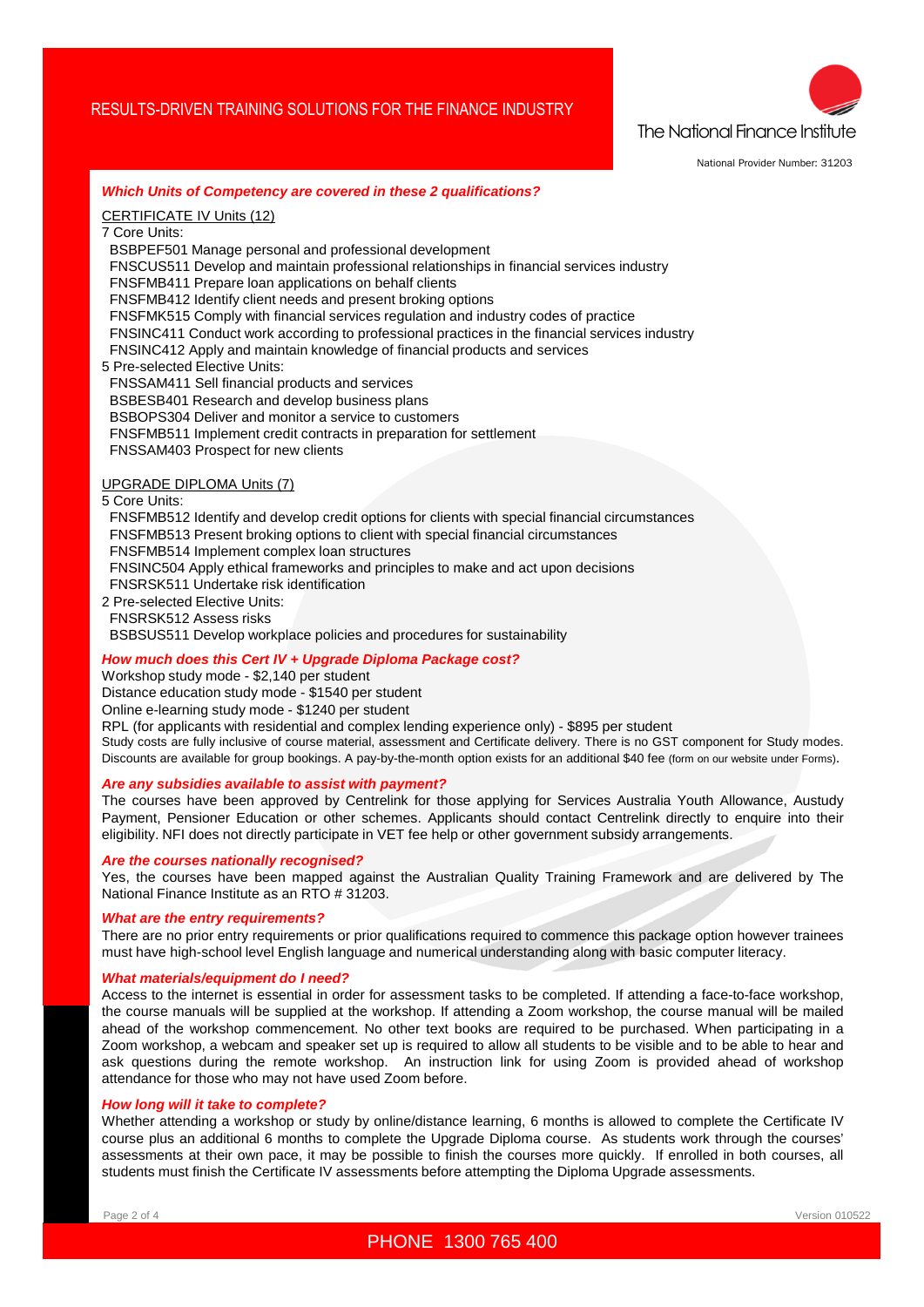

National Provider Number: 31203

## *What assessments and what support is there for this Certificate IV + Upgrade Diploma package?*

There are exercises, assignments and online multiple choice questions. Support is available either through our online student help forum, through email or through our 1300 support number.

#### *How will I be notified of my results?*

Results will show via the online e-learning platform not more than 3 weeks after submission, following the marking of the assessments. If an assessment task is not passed, feedback will be sent by email and 21 days are permitted for a resubmission.

## *What will I receive after I pass my assessments?*

Once a student has passed the Certificate IV assessments, they will receive the nationally recognised FNS40821 Certificate IV in Finance & Mortgage Broking qualification. Once a student has passed the Diploma Upgrade assessments, they will receive the FNS50320 Diploma of Finance and Mortgage Broking Management qualification. A transcript of the competencies achieved for each course, along with a summary of the assessment results will also be provided when the Certificate is mailed. A student would need to submit their Cert IV assessments first, to achieve the FNS40821 qualification, then move on to begin the Upgrade Diploma study and assessments.

#### *Are the courses accredited with the MFAA?*

Yes, both courses are recognised by the FBAA and MFAA as suitable for the professional development of mortgage originators. The courses form part of the MFAA's requirements for Accredited Mortgage Consultant designation, commonly required to gain lender accreditations. The MFAA has designated NFI as one of their approved training providers. MFAA membership applications accept the Certificate IV as initial proof of study with the proviso that the Upgrade to Diploma certificate will be provided within 12 months of MFAA registration.

## *Can I choose additional or alternative elective units?*

The electives listed on page 2 of this Fact Sheet are pre-selected by NFI for the FNS40821 Certificate IV and FNS50320 Upgrade Diploma courses.

## *Do you offer this package by distance education or online?*

Yes, this Cert IV + Diploma Upgrade package is offered by distance education and by online e-learning, in addition to workshop mode. The difference between online and distance is distance education study provides the addition of a printed course manual, sent express mail. Many of our students appreciate having this format for their learning comfort. Online e-learning students will access the courses via the link we provide by email to our online e-learning platform. Online students do not receive a printed copy of the training manual. Both online and distance education students will need to access assessments via the online e-learning platform.

#### *When can I start my study?*

Study via distance education or online study can commence at any time. The e-learning login will typically be forwarded within 1 - 2 business days after enrolment. Distance learning students will receive their course manual by express post within one week. For the optional workshops, dates are updated regularly on our website under Course Schedules. Workshops are generally held monthly in major cities, currently facilitated through Zoom. Private groups of 5 or more can often be accommodated outside of scheduled dates, in either metropolitan or regional areas, to suit group requirements. A minimum of 5 enrolled students are required, in order for a Certificate IV or a Diploma Upgrade workshop to proceed. Workshop students may choose to attend a 3-day Certificate IV workshop and a 2-day Diploma Upgrade workshop either in the same month or in different months.

## *For whom have these courses been developed?*

(1) Those outside or new to the industry who are considering entering the mortgage/lending industry; or

(2) Those seeking to find employment or advance their employment status with a mortgage broker, mortgage manager, bank/credit union or similar; or

(3) Those currently working for, or as, a mortgage broker or broker assistant or similar who are looking to formalise or advance their skills and to obtain a credit licence or credit representative status through ASIC under the NCCP.

#### *What career opportunities will it provide on completion?*

You may seek employment (including self-employment, contract work or as a franchisee) in finance broking or mortgage broking. It may also lead to employment in lending departments within a bank, building society, credit union, fintech or mortgage manager firm. Broker training may open the door to a variety of career options.

## *Can I apply for Recognition of my Prior Learning (RPL)?*

Yes, for those who have relevant residential lending experience, as well as complex lending experience, recognition of prior learning (RPL) is available to achieve the 2 qualifications (ie. both a Cert IV and a Diploma certificate is issued). The fee for RPL applications for the two qualifications is \$895. The RPL process takes approximately 2 weeks. RPL applicants who do not require a Certificate IV certificate are able to apply for the Full Diploma certificate as an alternative (same level of experience is required). RPL application forms and further information is available on the NFI website under Forms.